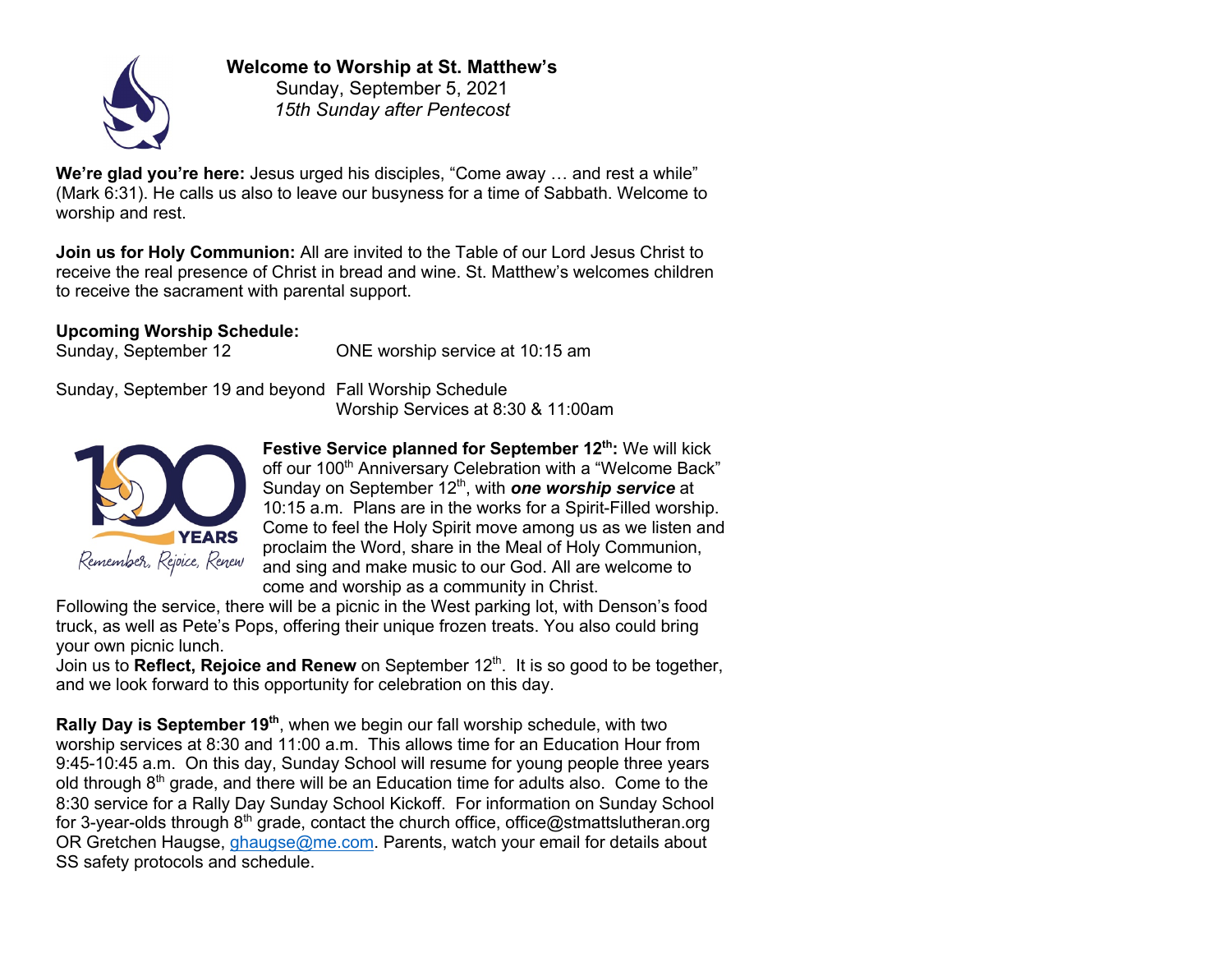### *Additional Announcements for 9-5-21*

#### **LUTHERAN DISASTER RESPONSE: Haiti, Hurricane Ida, western wildfires**

As you've seen in the news, the need is great. Your donations gratefully accepted. Gifts will be used in full (100%) to assist those in need until the response is complete. Together, we can help provide immediate and long-lasting support. ELCA.org/disaster Checks can also be made payable to St. Matthew's and they will be forwarded to LDR, or pay via our website and click on Other Fund and in the notes put LDR.

**Women Together in Prayer** plans gathering for Saturday, September 11<sup>th</sup>: WTIP is a "secret prayer partner" opportunity to have someone praying for you throughout the year, and for you to pray for another person throughout the year. Each year of prayer is marked with a breakfast where prayer partners are revealed, usually in the Spring. We'll gather on Saturday, September 11th, 9:00-10:00 A.M at St. Matthew's. We hope to enjoy a light continental breakfast (fruit & muffins) followed by devotional time with Pastor Ann and Prayer partner reveal. All women are welcome. You do not need to be part of this ministry to attend!

**SAINTS Older Adults Ministry** to resume gatherings in September. **Retired pastor Margaret Schoewe** will be speaking to us on Wednesday, September 15<sup>th</sup> at 11:30 a.m. A box lunch will be available to those who sign up in advance. You can sign up now in the Upper Commons or in the church office. Suggested donation for a CityMarket box lunch is \$10.00.

#### **The Mums Are Back! Sunday September 12th**

It's a perfect time to replace some of those annuals that looked great in spring but didn't fare well through the heat of August. Mums are a cool weather flowering plant that can be enjoyed outdoors as well as inside.

- **\$10 each**
- **Sunday, September 15**
- **Variety of colors available in 8" pots**
- **Sold before and after the 10:15am service in the St. Matt's parking lot**

**First Friday Book Group** meets on October 1<sup>st</sup> to discuss this great book by Isabel Wilkerson, "The Warmth of Other Suns: The Epic Story of America's Great Migration." The group plans to meet in person in the Upper Room at church at 7 p.m. on October  $1<sup>st</sup>$ .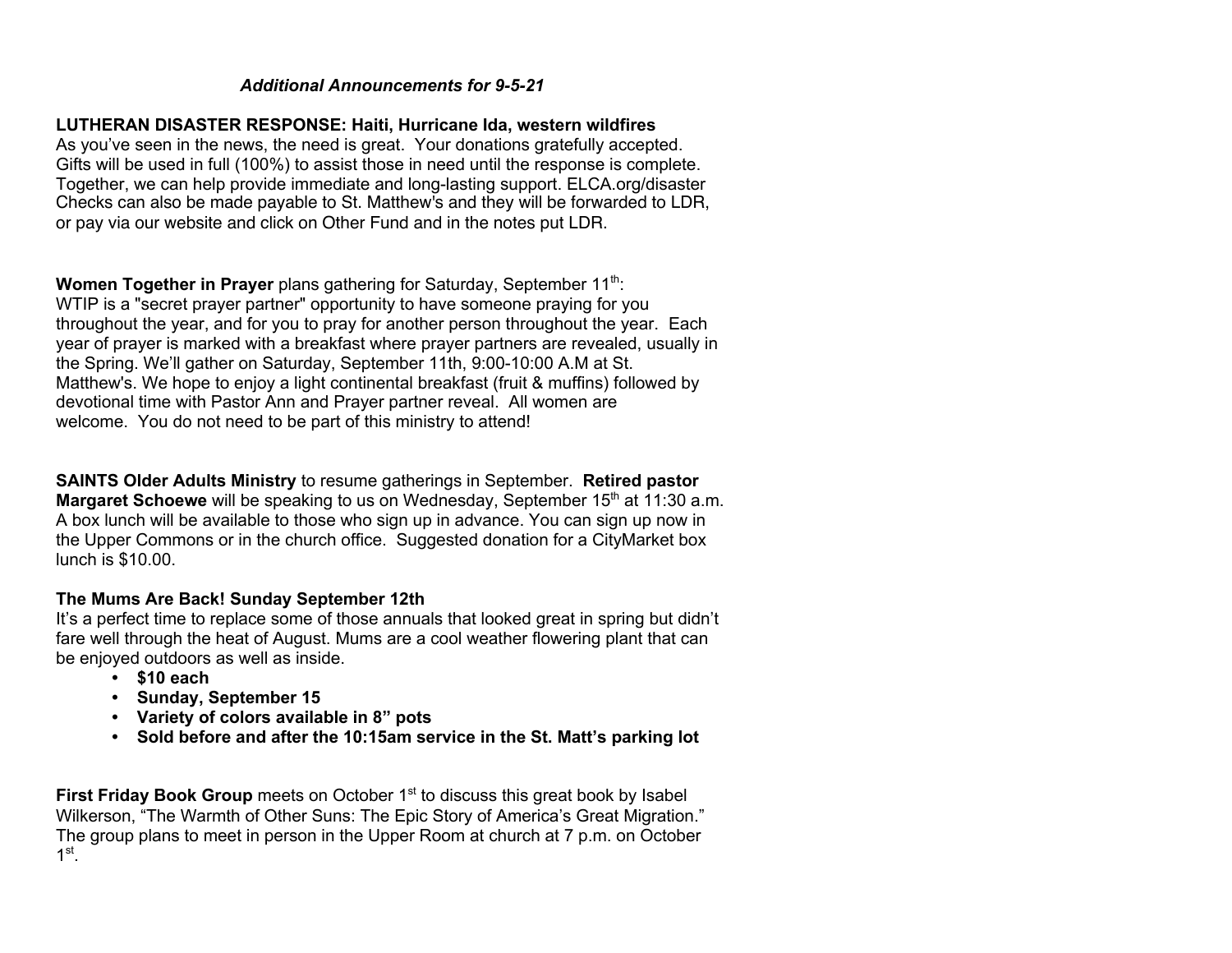**Altar Flower & Library Book Sign-Up:** You are invited to sign up for altar flowers or a library book for a special occasion which will be noted in the bulletin. Flowers are \$35 and will be ordered by the office staff. Please make out a check and mark it for altar flowers. You can sign up to donate a book to the library. A book will be chosen for the occasion and you will be notified of which book was chosen. Library books are \$20. This is a GREAT way to support St. Matthew's worship and library ministries in a meaningful way.

## **Music Ministry—** *It's a great time for new people to join!*

# **The Senior Choir** (adult choir)

It's not too late to join the Senior Choir! We've had one rehearsal, but it's still a great time to join us as we're learning new music. Questions can be directed to Dave Mohr. davemohr@me.com or 414-477-6430. All voice parts are welcome. Singers' masks will be available for all.



**Adult Handbell Ensembles at St. Matthew's:** The advanced group, Bells Angels, has resumed their Thursday evening rehearsals. Another group, The EmBELLishments, meets in the daytime on Tuesday mornings. Contact John Paradowski if you are interested in ringing handbells this fall.

**Children and Youth Choirs and Handbell Ensembles** begin in October. This is a great time for your child to be begin participating in St. Matthew's popular music ministry. If you want to get information on this for your child, please contact John Paradowski or Jeff Reeves, jreeveswk@yahoo.com Check out all the details on our website: stmattslutheran.org under welcome/worship/choirs & ensembles

\* \* \* \* \* \* \*

## **Outreach for Hope 2021 RIDE, RUN or WALK**

*We Are Team St. Matthew's Wauwatosa!* Register to ride, run, or walk on Saturday, Sept. 25 to support the mission of Outreach For Hope and choose the St Matt's team.

- All four locations feature a walk.
- Three locations feature all options ride, run, or walk.
- Rides are available in shorter or longer distances.
- All details available at: OFHRRW.org

This is a wonderful event for the family and a great way to participate in a well-organized event for a great cause. Please contact Julia Murphy through the church office for additional information or check out the information table in the Commons.